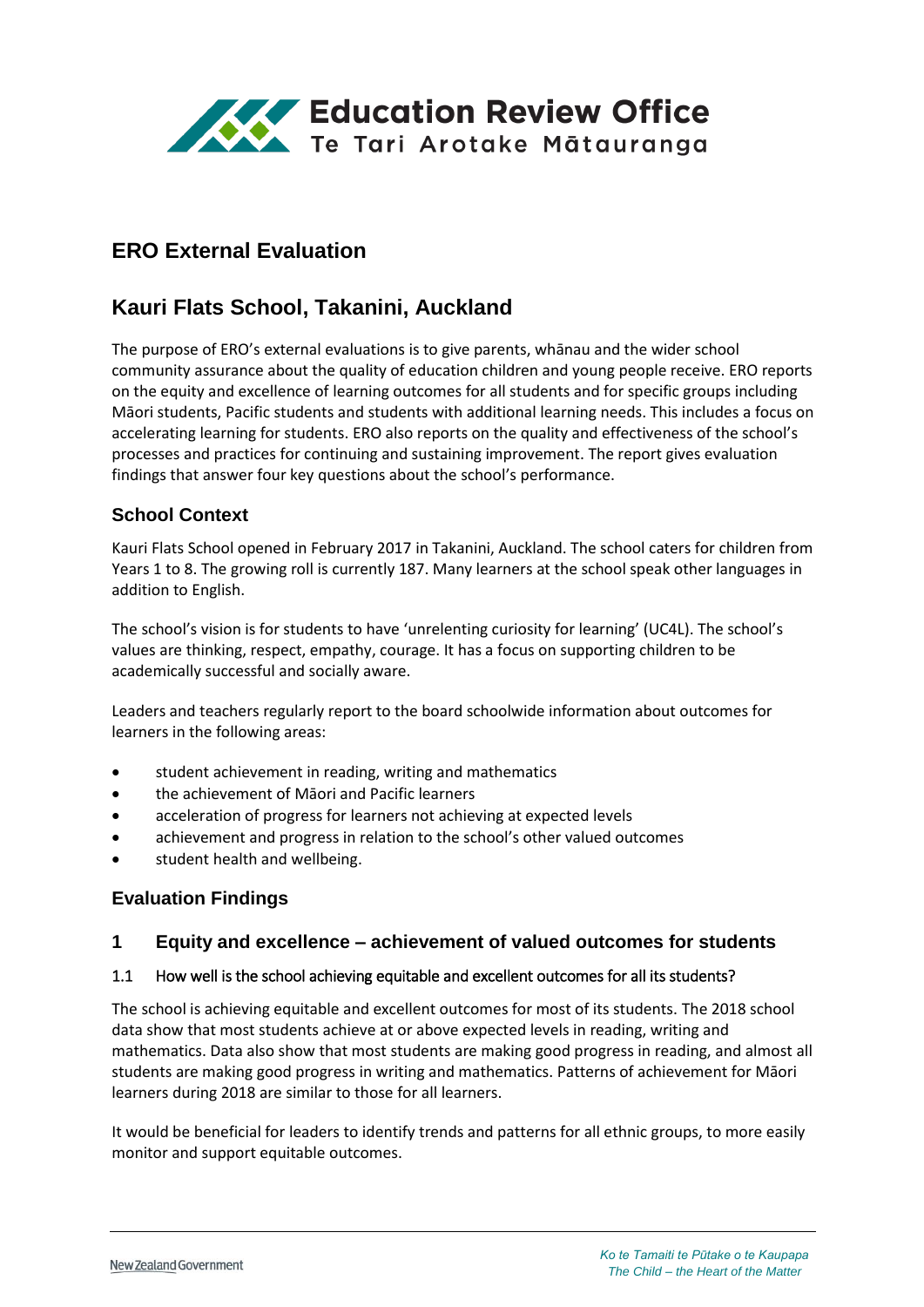Learners who started with the school as foundation students continue to make good progress and overall there is an upwards trajectory of improved achievement for these students.

Learners achieve very well in relation to the school's other valued outcomes. Learners model the school's vision and values and have a strong sense of language, identity and culture. They are highly engaged, collaborative and respectful.

### 1.2 How well is the school accelerating learning for those Māori and other students who need this?

The school is making good progress in accelerating learning for those students who are at risk of not achieving. Systems to accelerate learning are operating well in the school.

Māori students have achieved accelerated rates of progress in writing and mathematics over the last two years. Pacific students are making accelerated rates of progress in reading and writing. However, this cohort is too small to show an established trend.

### **2 School conditions for equity and excellence – processes and practices**

### 2.1 What school processes and practices are effective in enabling achievement of equity and excellence, and acceleration of learning?

Senior leaders have high expectations for teaching and learning, and a focus on equity, excellence and accelerated learning.

Children at all levels of the school are actively engaged in learning and enthusiastic about being at school. The curriculum supports flexible grouping and responsive programmes for all children, particularly those requiring extension and learners with special needs.

Students learn through a localised curriculum, in modern, innovative learning environments (ILEs).

The school's te ao Māori plan is meaningfully implemented across the school and evident in classrooms. Learners come from many diverse backgrounds and their cultures and languages are respected, valued and incorporated into the curriculum.

Families value the strong partnerships and ease of communication with the school, including access to their children's digital assessment and achievement information. Māori and Pacific families who spoke with ERO affirmed Kauri Flats school as a positive place for their tamariki and their whānau.

The principal ensures the vision and values of the school underpin and guide effective decision making. Senior leaders support well-considered professional learning for teachers. The board represents and serves the school community well. The newly elected trustees recognise the importance of ongoing governance training.

### 2.2 What further developments are needed in school processes and practices for achievement of equity and excellence, and acceleration of learning?

Senior leaders agree that next steps are to strengthen the monitoring of target and priority learners to ensure sustained levels of wellbeing, progress and achievement.

Additional professional development would be beneficial to promote greater professional rigour and consistency in the quality of teacher appraisals.

It is now timely to develop a more rigorous, outcomes-driven approach to internal evaluation. A schoolwide framework could be helpful in guiding more effective evaluation.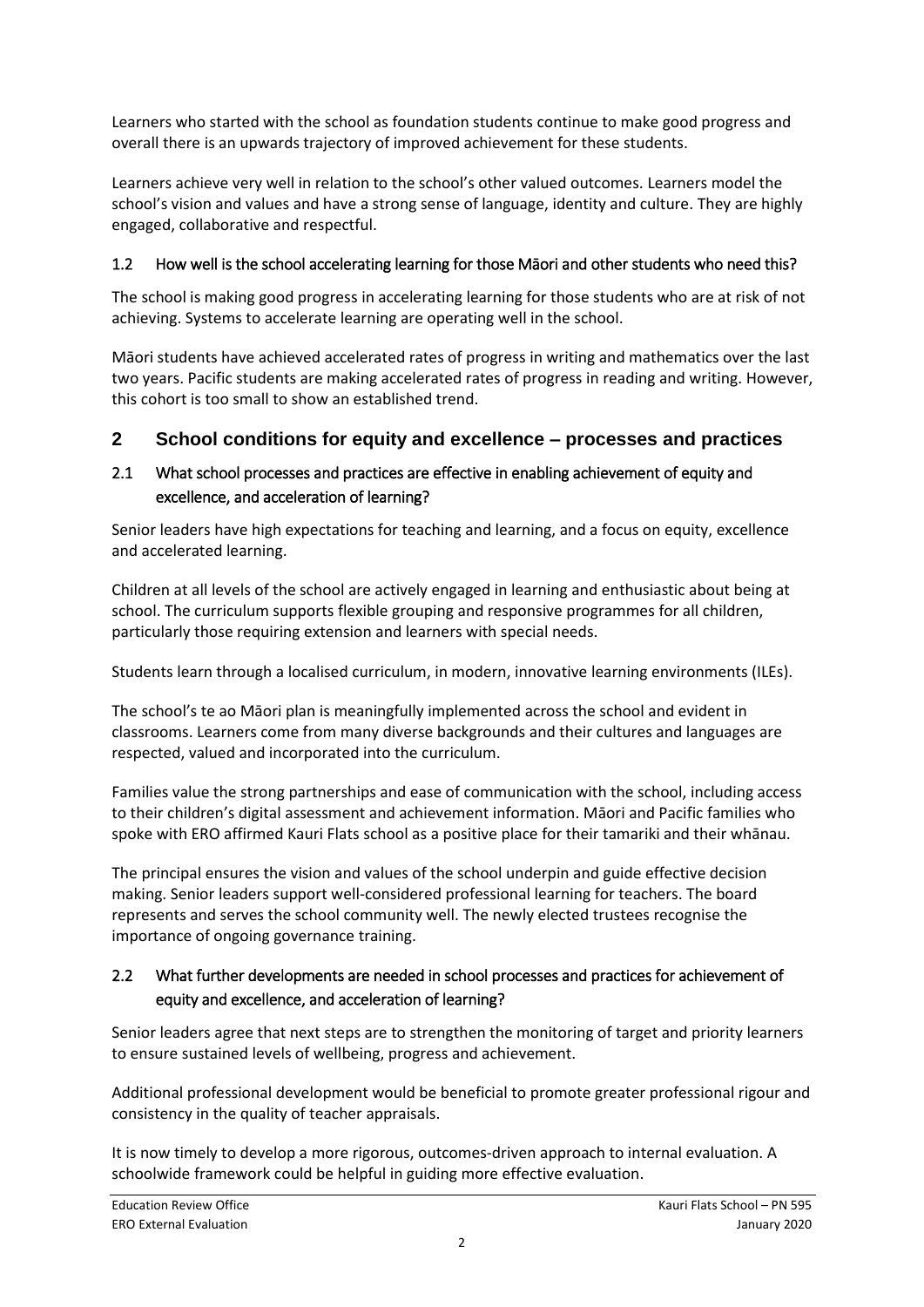## **3 Board Assurance on Legal Requirements**

Before the review, the board and principal of the school completed *the ERO board assurance statement and self-audit checklists*. In these documents they attested that they had taken all reasonable steps to meet their legislative obligations related to the following:

- board administration
- curriculum
- management of health, safety and welfare
- personnel management
- finance
- asset management.

During the review, ERO checked the following items because they have a potentially high impact on student safety and wellbeing:

- emotional safety of students (including prevention of bullying and sexual harassment)
- physical safety of students
- teacher registration and certification
- processes for appointing staff
- stand down, suspension, expulsion and exclusion of students
- attendance
- school policies in relation to meeting the requirements of the Children's Act 2014.

## **4 ERO's Overall Judgement**

On the basis of the findings of this review, ERO's overall evaluation judgement of Kauri Flats School's performance in achieving valued outcomes for its students is:

#### **Well placed**

ERO's Framework: *[Overall Findings and Judgement Tool derived from School Evaluation Indicators:](https://www.ero.govt.nz/assets/Uploads/ERO-18798-1-AF-Overall-findings-and-judgements-document-v4.pdf)  [Effective Practice for Improvement and Learner Success](https://www.ero.govt.nz/assets/Uploads/ERO-18798-1-AF-Overall-findings-and-judgements-document-v4.pdf)* is available on ERO's website.

## **5 Going forward**

#### Key strengths of the school

For sustained improvement and future learner success, the school can draw on existing strengths in:

- well-embedded strategic vision and school values
- effective leadership in an environment that places value on diversity, inclusion and wellbeing
- a school culture that enables innovative, creative teaching and learning communities.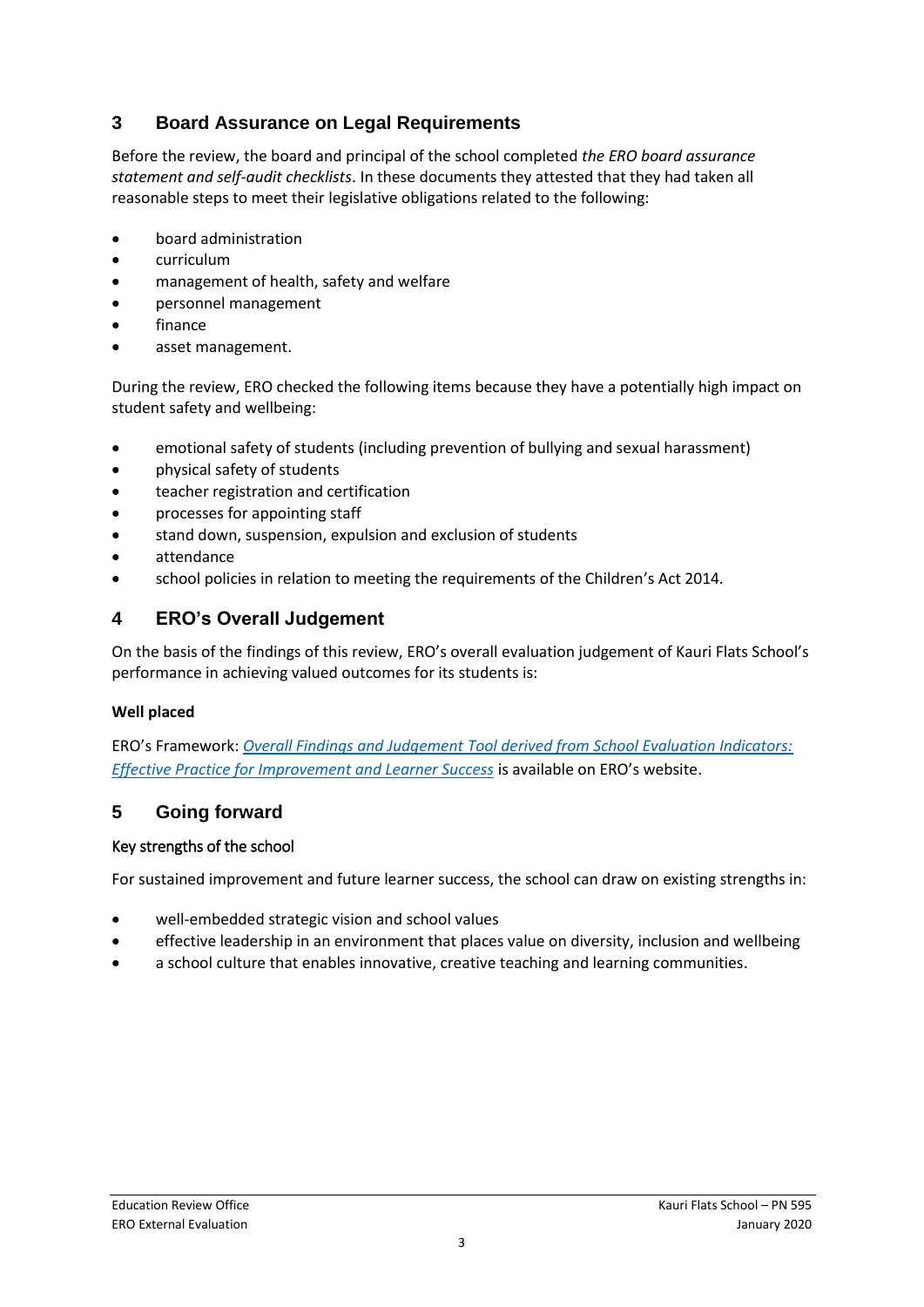#### Next steps

For sustained improvement and future learner success, priorities for further development are in:

- greater data scrutiny and monitoring to accelerate the progress of target students
- continuing to strengthen the rigour of internal evaluation processes
- further governance training for trustees in bicultural education
- a more evaluative approach to support consistently high-quality teacher appraisal processes across the school.

 $C_1$   $\begin{pmatrix} 1 & 1 \\ 1 & 1 \end{pmatrix}$ arr.

Steve Tanner Director Review and Improvement Services Northern Northern Region 24 January 2020